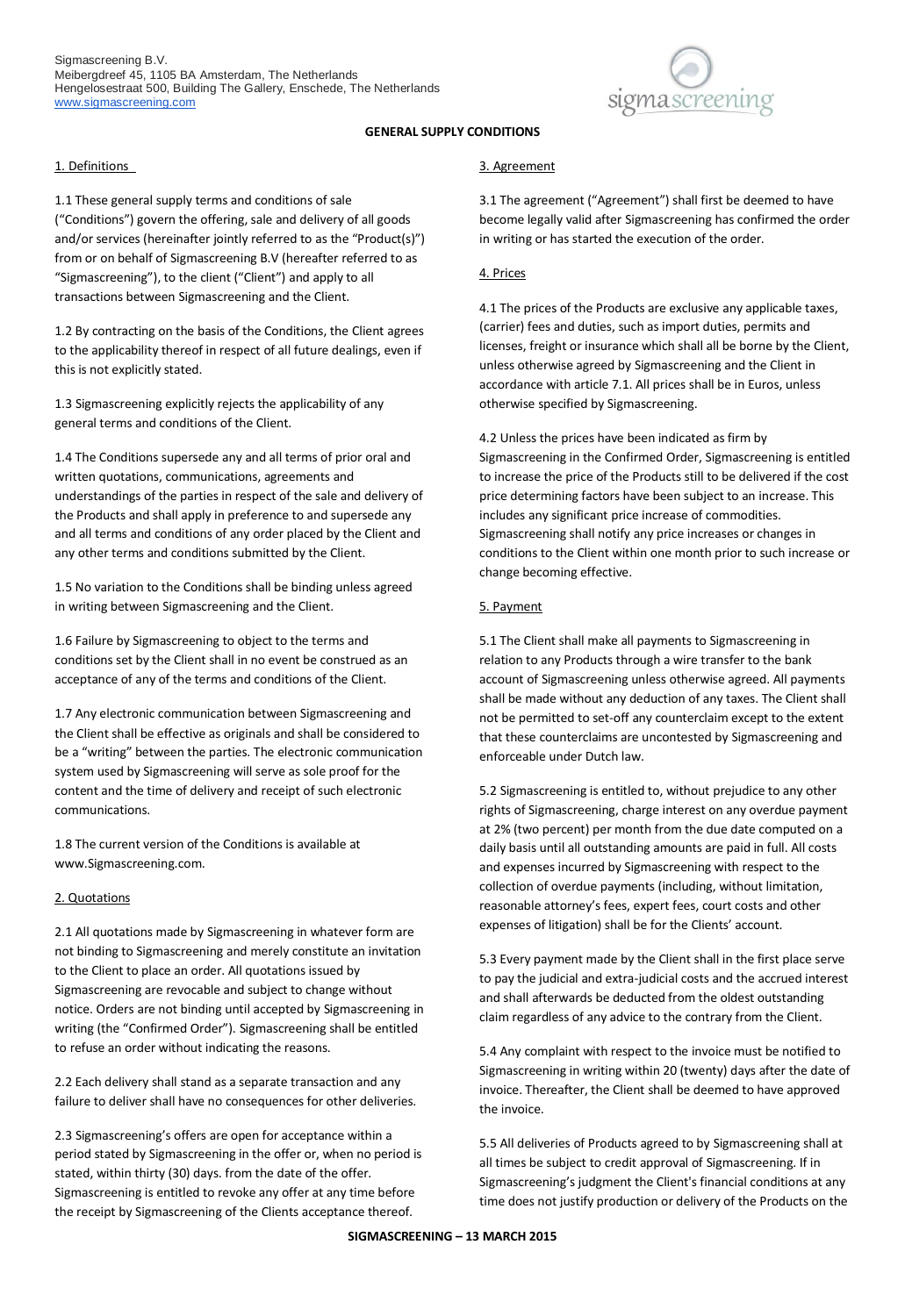

above payment terms under the Conditions, Sigmascreening may require a full or partial payment in advance or other payment terms as a condition to delivery, and Sigmascreening may suspend, delay or cancel any credit, delivery or any performance by Sigmascreening.

### 6. Cancellation

6.1 In the event the Client cancels an order for a Product, the Client shall pay within thirty (30) days thereafter, a cancellation charge in the amount of 10% of the total price for the cancelled order increased with any and all damages suffered by Sigmascreening as a result of such cancellation.

## 7. Delivery period, delivery, risk

7.1 Sigmascreening shall deliver the Products to the Client Ex works unless otherwise agreed. The term Ex works shall have the meaning as defined in the latest version of Incoterms published by the International Chamber of Commerce in Paris, France, at the time of the Confirmed Order (see www.iccwbo.org/incoterms).

7.2 All times or dates for delivery by Sigmascreening are estimates and shall not be of the essence. Delay in delivery of any Products shall not relieve the Client of its obligation to accept delivery thereof, unless the Client cannot reasonably be expected to accept such late delivery. The Client shall be obliged to accept the Products and pay the price specified in the Confirmed Order for the quantity of Products delivered by Sigmascreening.

7.3 Sigmascreening is entitled to arrange the time and method of dispatch at its discretion unless other instructions from the Client relating to this have been expressly accepted. Any costs arising out of storage because of late dispatch, which is attributable to the Client, shall be charged in full to the Client from the eighth day after our notification to Client that the goods are ready for dispatch.

7.4 The Client will give Sigmascreening written notice of failure to deliver and thirty (30) days within which to cure. If Sigmascreening does not deliver within such thirty day period the Client sole and exclusive remedy is to cancel the effected and undelivered portions of the Agreement.

## 8. Transfer of risk

8.1 The risk of the Products shall pass to the Client according to the applicable Incoterm (see article 7.1).

8.2 The title to the Products shall not pass to the Client and full legal and beneficial ownership of the Products shall remain with Sigmascreening unless and until Sigmascreening has received payment in full for the Products, including costs but not limited to interest, charges, and (legal) expenses.

8.3 In the event of termination on the basis of article 9, Sigmascreening shall, without prejudice to any other rights of Sigmascreening, be entitled to require immediate return of the Products, or to repossess the Products, for which it may invoke a retention of title.

8.4 The Client shall include a provision equal to the wording of this article 8, in any agreement to be entered into with a third party in relation to the Products. If the Client fails to comply with this article 8.4, the Client shall be liable in full for any and all (in)direct damages, includ-ing but not limited to lost profits, lost savings, loss of goodwill, damage through business interruptions suf-fered by Sigmascreening in this respect.

## 9. Termination

Without prejudice to any right or remedy Sigmascreening shall have against the Client for breach or non-performance of the Agreement, Sigmascreening shall have the right to terminate the Agreement with immediate effect upon written notice:

(i) in the event that the Client defaults in the performance of any of its material obligations under the Agreement, including but not limited to failure to make any payment when due, and fails to remedy the same within 30 days of a written notice of the breach and requiring it to be remedied;

(ii) in the event the Client becomes or is deemed to be insolvent, discontinues its business, is unable to pay its debts, is subject of bankruptcy proceedings, enters into liquidation whether compulsory or voluntarily or has a receiver or administrator appointed over all or any part of its assets, enters into any arrangement or Agreement, or assignment with, or for the benefit of its creditors or any of them;

(iii) in the event the Client fails to abide any applicable rule of law; and

(iv) in the event the Client commits an act which damages or may in the opinion of Sigmascreening damages the intellectual property of Sigmascreening or any know how or goodwill associated therewith.

# 10. Inspection and complaints

10.1 Immediately upon receipt of the Products, the Cli-ent shall inspect the Products and shall notify Sigmascreening in writing within no more than 14 days of the receipt of the Products of any claims for shortages, defects or damages. Any further complaints about defects of what-ever nature must be reported in writing to Sigmascreening by the Client within no more than 14 days of the defect having been discovered at the risk of forfeiting all right to do so.

10.2 If any defect is discovered, the Client must immedi-ately discontinue using the Products. The

Client will assist Sigmascreening in carrying out an investiga-tion or will enable it to have an investigation carried out, if necessary on site, into the circumstances regarding the adaptation, processing, installation or use of the Products.

**SIGMASCREENING – 13 MARCH 2015**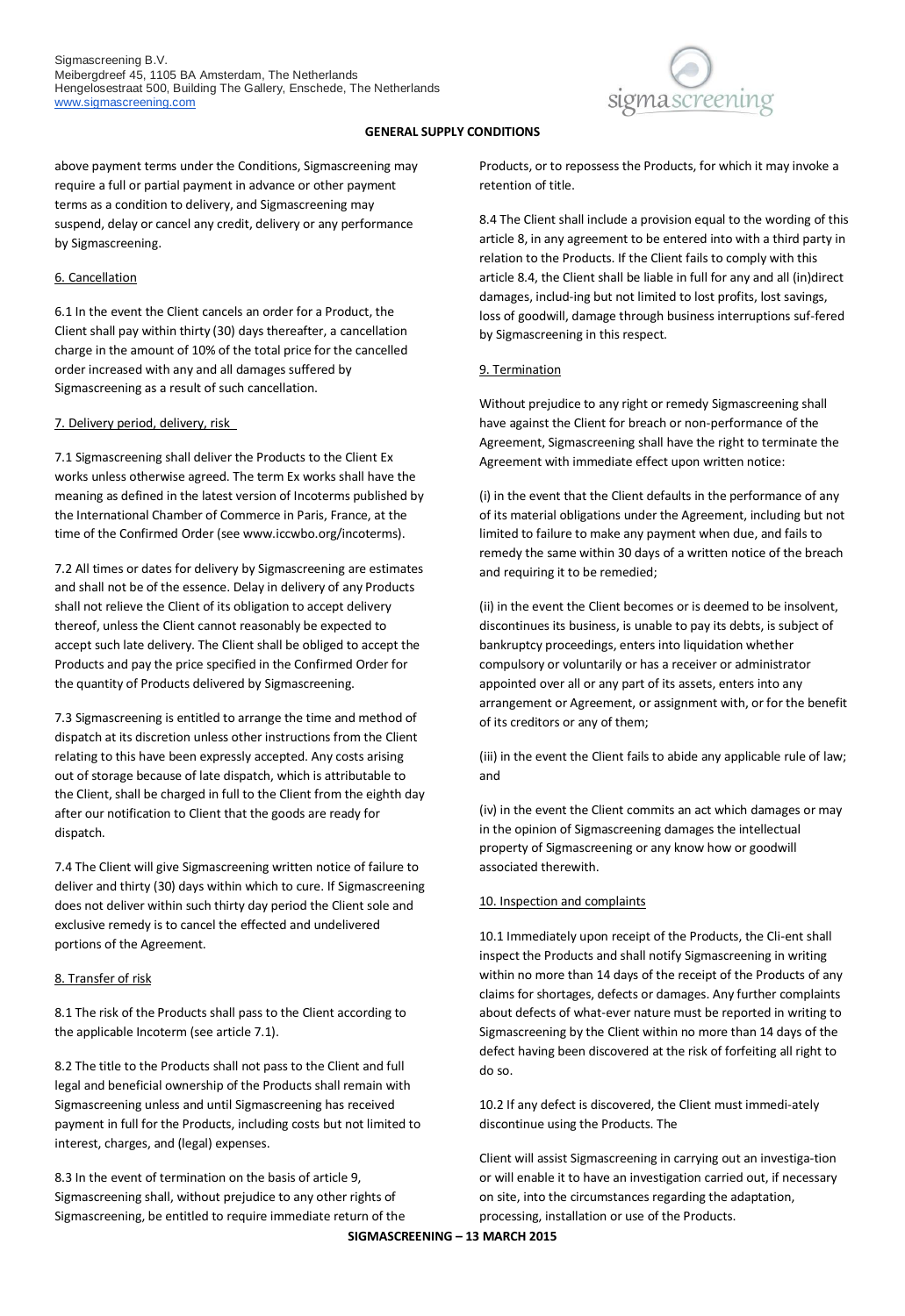

10.3 The Client is not permitted to return the Products until Sigmascreening agrees to this in writing. The Client will continue to bear the risk of the Products until they are properly delivered or returned to Sigmascreening.

10.4 The warranty terms of Sigmascreening as referred to under article 11 shall apply.

10.5 The Client shall not be entitled to retain any pay-ments in relation to the rejected Products.

10.6 The Client shall include a provision equal to the wording of this article 10, in any agreement to be en-tered into with a third party in relation to the Products. If the Client fails to comply with this article 10.6, the Client shall be liable in full for any and all (in)direct damages, including but not limited to lost profits, lost savings, loss of goodwill, damage through business interruptions suf-fered by Sigmascreening in this respect.

## 11. Warranty

11.1 Subject to the conditions set out below in this article 11, Sigmascreening warrants, in respect of the Products, that such Products will correspond with their specification at the time of delivery and will be free from defects in material and workmanship for a period specified of 12 months from the date of delivery.

11.2 If in Sigmascreening's reasonable opinion, there is indeed a defect (non-conformity) to the Products, Sigmascreening has the right to either (i) replace the Products, or (ii) repair the Products in question or (iii) give the Client a discount on the price, to be determined in consultation. This guarantee solely covers the Products manufactured by Sigmascreening and will expire if: (a) changes have been made to the Products by parties other than Sigmascreening (b) the Products were installed or used in an incompetent manner or without due observance of the applicable statutory and other regulations and instructions for use; (c) the Products were used for purposes other than those for which they were intended.

11.3 The foregoing warranty is exclusive and in lieu of all other warranties, representations, conditions or other terms, expressed, implied, statutory, contractually or otherwise, including, without limitation, any warranty of merchantability, suitability or fitness for any purpose, or absence of infringement of any claim in any intellectual property right covering the Products.

### 12. Limited Liability

12.1 Sigmascreening's liability for any and all claims arising out of or in connection with the Products and the use thereof shall per occurrence be limited to direct damages of the Client and shall under no circumstances exceed the sales value of the defective batch of the relevant Product that is supplied to the Client.

12.2 Sigmascreening shall under no circumstances be liable to the Client or any other person for any kind of special, incidental, indirect, consequential or punitive damage or loss, cost or expense, including without limitation, dam-age based upon lost goodwill, lost sales or profit, delay in delivery, work stoppage, production failure, impairment of other goods or based on any other cause, and whether arising out of or in connection with a breach of a warranty, breach of contract, misrepresentation, negligence or otherwise.

12.3 The Client shall include a provision equal to the wording of this article 12 excluding the liability of Sigmascreening in the circumstances set out in this article 12, in any agreement to be entered into with a third party in relation to the Products. If the Client fails to comply to this article 12.3, the Client shall be liable in full for any and all (in)direct damages, including but not limited to lost profits, lost savings, loss of goodwill, damage through business interruptions suffered by Sigmascreening in this respect.

# 13. Indemnification

13.1 The Client shall indemnify Sigmascreening against any and all third-party claims in connection with or as a result of (i) any failure to perform in accordance with the Conditions and any agreement to be entered into by the Client and a third party regarding the Products; (ii) any violation of the law applicable to the Conditions and/or to any agreement to be entered into by the Client and a third party regarding the Products (iii) any (legal) act by the Client (including but not limited to any violation of the personal data protection act) in connection with the Conditions and/or any agreement to be entered into by the Client and a third party regarding the Products.

13.2 Additionally the Client shall indemnify Sigmascreening against any and all claims arising from third parties in connection with or as a result of (i) any failure to perform in accordance with the Conditions and/or any agreement to be entered into by the Client and a third party regarding the Products; (ii) any violation of the law applicable to the Conditions and/or any agreement to be entered into by the Client and a third party regarding the Products and (iii) any (legal) act by the Client (including but not limited to any violation of the personal data protection act) in connection with the Conditions and/or any agreement to be entered into by the Client and a third party regarding the Products.

13.3 Sigmascreening shall indemnify the Client against any and all third-party claims in connection with or as a result of (i) any failure to perform in accordance with the Conditions; (ii) any violation of the law applicable to the Conditions and (iii) any (legal) act by Sigmascreening (including but not limited to any violation of the personal data protection act) in connection with the Conditions.

# 14. Confidentiality

14.1 The Client acknowledges that all technical, commercial and financial data disclosed to the Client by Sigmascreening is